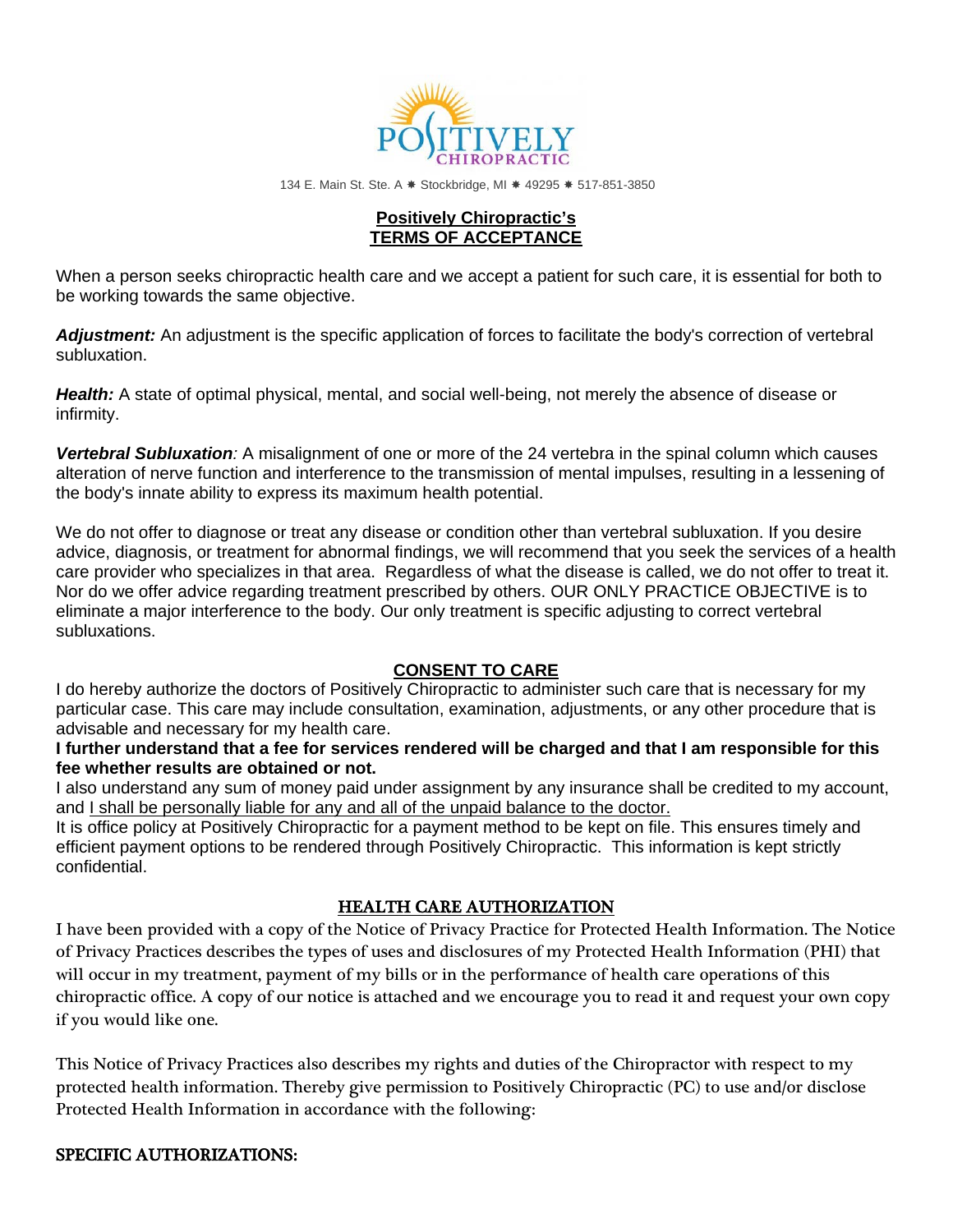● I give permission to PC to use my address. Phone number and clinical records to contact me with appointment reminders, missed appointment notifications, birthday cards, holiday related cards, newsletters, information about treatment alternatives or other health related information.

• If PC contacts me by phone, I give them permission to leave a phone message on my answering machine or voicemail.

- I give permission to PC to use my name on a welcome board, referral board, and birthday board.
- I give permission to PC to use my photograph on their patient picture bulletin board and other marketing materials such as their brochure, website and ads in print media.
- I give permission to PC to use any testimonial written by me for marketing purposes such as sharing with other patients or potential patients, in their brochure, on their website or in ads in print media.

● I give PC permission to treat me in an open room where other patients are also being treated. I am aware that other persons in the office may overhear some of my protected health information during the course of care. Should l need to speak with a doctor at any time in private, the doctor will provide a room for these conversations per request.

By signing this form you are giving PC permission to use and disclose your protected health information in accordance with the directives listed above. The use of this format is intended to make your experience with our office more efficient and productive as well as to enhance your access to quality health care and health information. This authorization will remain in effect for the duration of my care at Positively Chiropractic plus 7 years or until revoked by me.

# RIGHT TO REVOKE AUTHORIZATION:

You have the right to revoke this AUTHORIZATION, in writing, at any time. However, your written request to revoke this AUTHORIZATION is not effective to the extent that we have provided services or taken action in reliance on your authorization.

You may revoke this AUTHORIZATION by mailing or hand delivering a written notice to the Privacy Official of PC.

The written notice must contain the following information: Your name, Social Security number and date of birth; A clear statement of your intent to revoke this AUTHORIZATION; The date of your request and Your signature.

The revocation is not effective until it is received by the Privacy Official. This AUTHORIZATION is requested by PC for its own use/disclosure of PHI (Minimum necessary standards apply).

I have the right to refuse to sign this AUTHORIZATION. If I refuse to sign this AUTHORIZATION, PC will not refuse to provide treatment however, it will not be possible for PC to file third party billing on my behalf and I will be responsible for 1) payment in full at the time services are provided to me 2) scheduling my own appointments since PC will be unable to contact me 3) all contact with PC regarding my care. Additionally, any collection activity as permitted by law is not waived by refusal to sign the authorization.

I have the right to inspect or copy, within boundaries the protected health information to be used/disclosed. A reasonable fee for copying will apply. A copy of the signed authorization will be provided to me.

# OUR PRIVACY PLEDGE